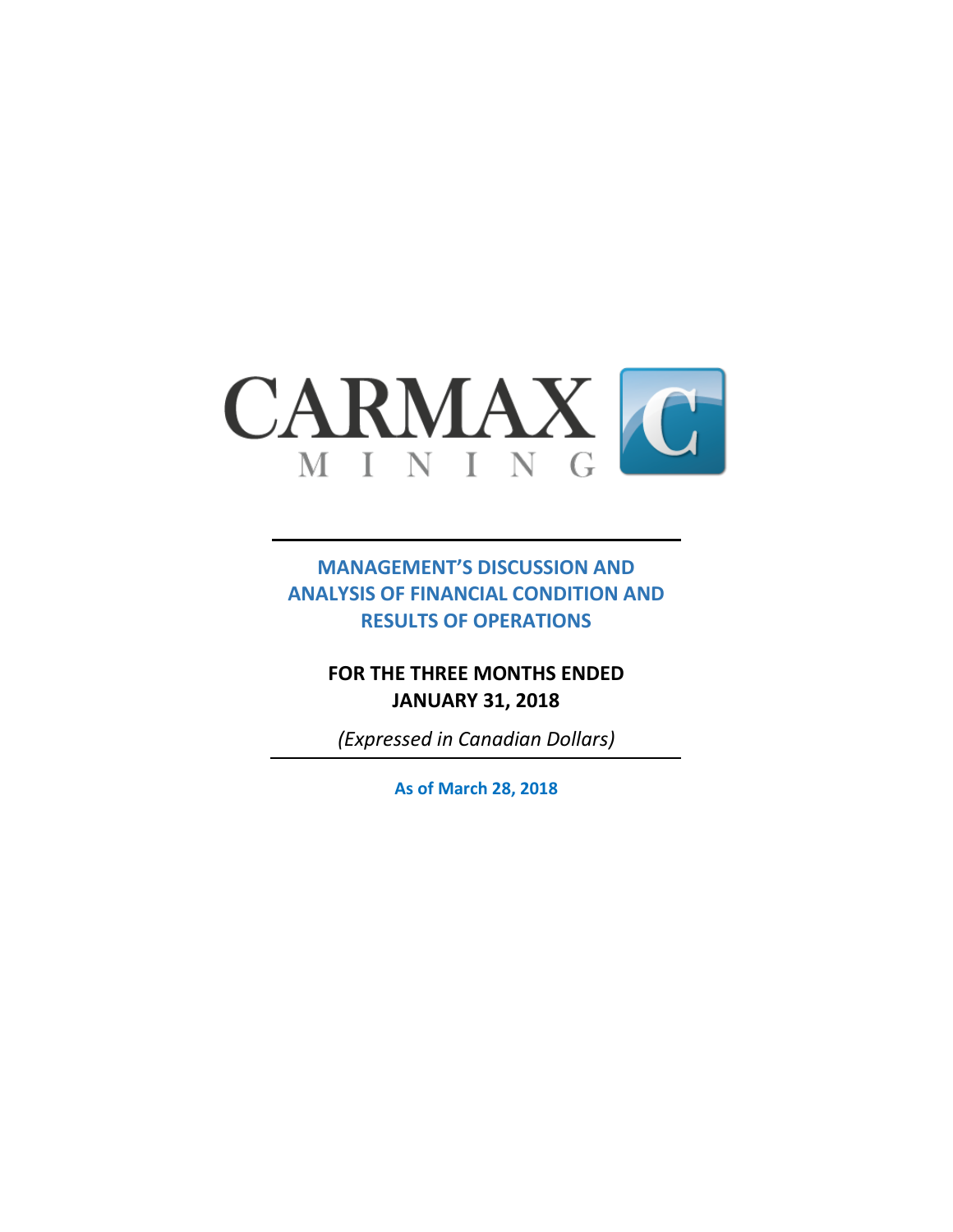### **CONTENTS**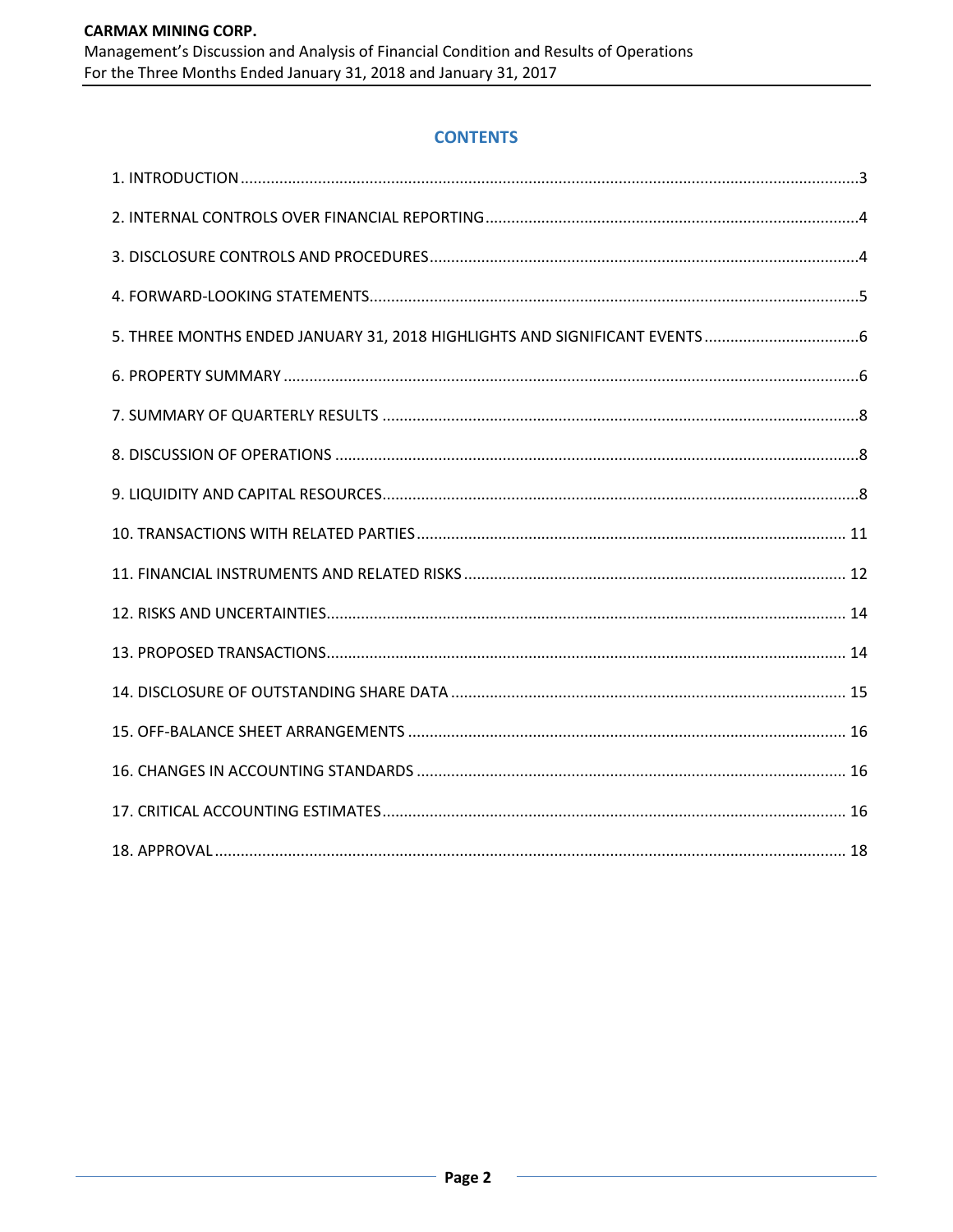Management's Discussion and Analysis of Financial Condition and Results of Operations For the Three Months Ended January 31, 2018 and January 31, 2017

# **1. INTRODUCTION**

This Management's Discussion and Analysis ("**MD&A**") of Carmax Mining Corp. (referred to as "**Carmax**", the "**Company**", "**us**" or "**our**") provides analysis of the Company's financial results for the three months ended January 31, 2018. The following information should be read in conjunction with the accompanying audited annual financial statements for the year ended October 31, 2017, and the notes to those financial statements, prepared in accordance with IAS 34 under International Financial Reporting Standards ("**IFRS**"), as issued by the International Accounting Standards Board. Please also refer to the tables starting on page 8 of this MD&A which compares certain financial results for the three months ended January 31, 2018 and January 31, 2017. Financial information contained herein is expressed in Canadian dollars, unless otherwise stated. All information in this MD&A is current as of March 28, 2018 unless otherwise indicated. This MD&A is intended to supplement and complement Carmax's unaudited condensed interim financial statements for the three months ended January 31, 2018 and the notes thereto. Readers are cautioned that this MD&A contains "*forward-looking statements*" and that actual events may vary from management's expectations. This MD&A was reviewed, approved and authorized for issue by the Company's Audit Committee, on behalf of the Board of Directors, on March 28, 2018.

### **Description of Business**

Carmax is a public company incorporated in British Columbia, under the "*Canadian Business Corporation Act*" and its common shares are listed on the TSX Venture Exchange (the "**TSX-V**"); under the trading symbol "**CUX.V**". The Company maintains its head office at 142-1146 Pacific Blvd., Vancouver, British Columbia, Canada, V6Z 2X7.

The Company's principal business activity is the exploration of the Eaglehead Copper Project, located in the Liard Mining Division in northern British Columbia.

On January 31, 2018 and March 28, 2018, the Company had (i) 55,121,266 common shares issued and outstanding; (ii) 4,250,000 share purchase warrants to acquire common shares outstanding and (iii) 2,350,000 options to acquire common shares outstanding.

| <b>Head Office</b>                                                                    | <b>Share Information</b>                                                                                                                    | Investor Information                                                                                                                                                                     |
|---------------------------------------------------------------------------------------|---------------------------------------------------------------------------------------------------------------------------------------------|------------------------------------------------------------------------------------------------------------------------------------------------------------------------------------------|
| # 142 - 1146 Pacific Blvd.<br>Vancouver, BC V6Z 2X7<br>Canada<br>Tel: +1-604-620-7737 | Our common shares are listed for<br>trading on the TSX-V under the<br>symbol "CUX.V".                                                       | Financial reports, news releases and<br>information<br>corporate<br>be<br>can<br>website<br>accessed<br>on.<br>our<br>at<br>www.carmaxmining.com<br>and<br>on.<br>SEDAR at www.sedar.com |
| <b>Registered Office</b>                                                              | <b>Transfer Agent and Registrar</b>                                                                                                         | <b>Contact Information</b>                                                                                                                                                               |
| #217-179 Davie Street<br>Vancouver, BC V6Z 2Y1<br>Canada<br>Tel: +1-604-669-3233      | Computershare Investor Services Inc.<br>3 <sup>rd</sup><br>510 Burrard<br>Street<br>Floor.<br>Vancouver, BC V6C 3B9<br>Tel: +1-604-661-9400 | Investors: Daniel Camaano<br>Media requests and queries:<br>Tel: +1-604-620-7737<br>dlcaamano@gmail.com                                                                                  |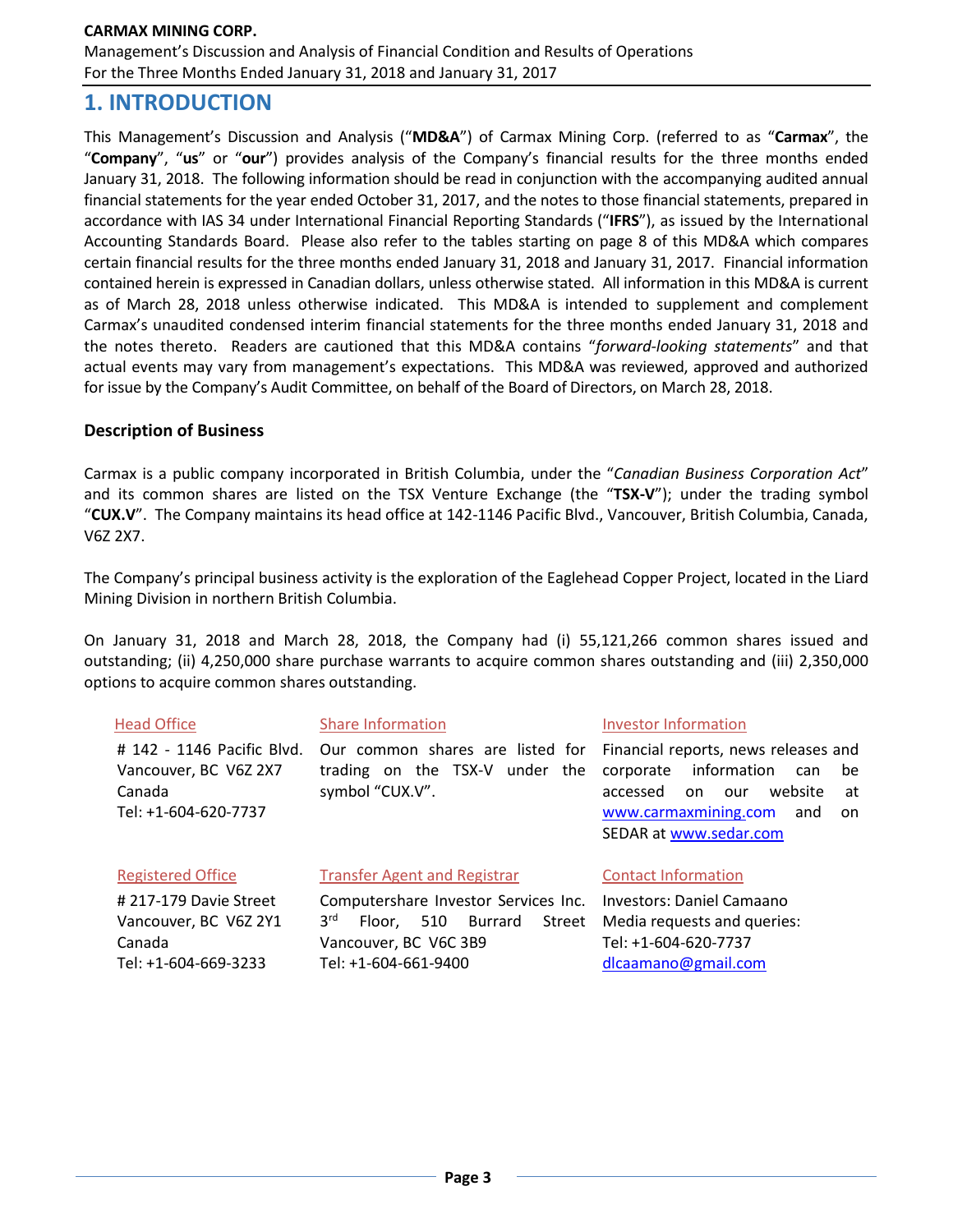Management's Discussion and Analysis of Financial Condition and Results of Operations For the Three Months Ended January 31, 2018 and January 31, 2017

As at the date of this MD&A, Carmax Mining's directors and officers are as follows:

| <b>Directors</b>                                                                                             | <b>Officers and Position</b>                                                                  |
|--------------------------------------------------------------------------------------------------------------|-----------------------------------------------------------------------------------------------|
| Elmer Stewart (Chairman)<br>Jevin Werbes<br><b>Chris Healey</b><br><b>J. Michael Smith</b><br>Hrayr Agnerian | Jevin Werbes, President and Chief Executive Officer<br>Braden Jensen, Chief Financial Officer |
| <b>Audit Committee</b>                                                                                       | <b>Compensation Committee</b>                                                                 |
| J. Michael Smith (Chairman)<br>Elmer Stewart<br>Chris Healey<br>Jevin Werbes (Non-Independent)               | Chris Healey<br>J. Michael Smith<br>Jevin Werbes                                              |

#### **Qualified Person**

Mr. Elmer B. Stewart, MSc. P. Geol., Director of the Company, is the Qualified Person as defined under NI 43-101 *Standards of Disclosure for Mineral Projects* ("**NI 43-101**") who has reviewed and approved all technical and scientific disclosure contained in this MD&A regarding the Company's mineral properties.

### **2. INTERNAL CONTROLS OVER FINANCIAL REPORTING**

The Company's management is responsible for the preparation and integrity of the Company's financial statements, including the maintenance of appropriate information systems, procedures and internal controls to ensure that information used internally or disclosed externally, including the financial statements and MD&A, is complete and reliable and prepared in accordance with IFRS. The Company's Board follows recommended corporate governance guidelines for public companies to ensure transparency and accountability to shareholders. The Audit Committee meets with management and the Company's external auditor to review the financial statements and the MD&A, as well as to discuss other financial, operating and internal control matters.

During the three months ended January 31, 2018, no significant changes have occurred that have materially affected, or are reasonably likely to materially affect, the Company's internal controls over financial reporting.

Any system of internal control over financial reporting, no matter how well designed, has inherent limitations. Therefore, even those systems determined to be effective can provide only reasonable assurance with respect to financial preparation and presentation.

# **3. DISCLOSURE CONTROLS AND PROCEDURES**

The Company's management is also responsible for the design and effectiveness of disclosure controls and procedures that are intended to provide reasonable assurance that material information related to the Company, is made known to the Company's certifying officers. Management, including the Chief Executive Officer and the Chief Financial Officer of the Company, have evaluated the effectiveness of the design and operation of the Company's disclosure controls and procedures as at January 31, 2018. There have been no changes in the Company's disclosure controls and procedures during the three months ended January 31, 2018 that have materially affected, or are reasonably likely to materially affect, the Company's disclosure controls and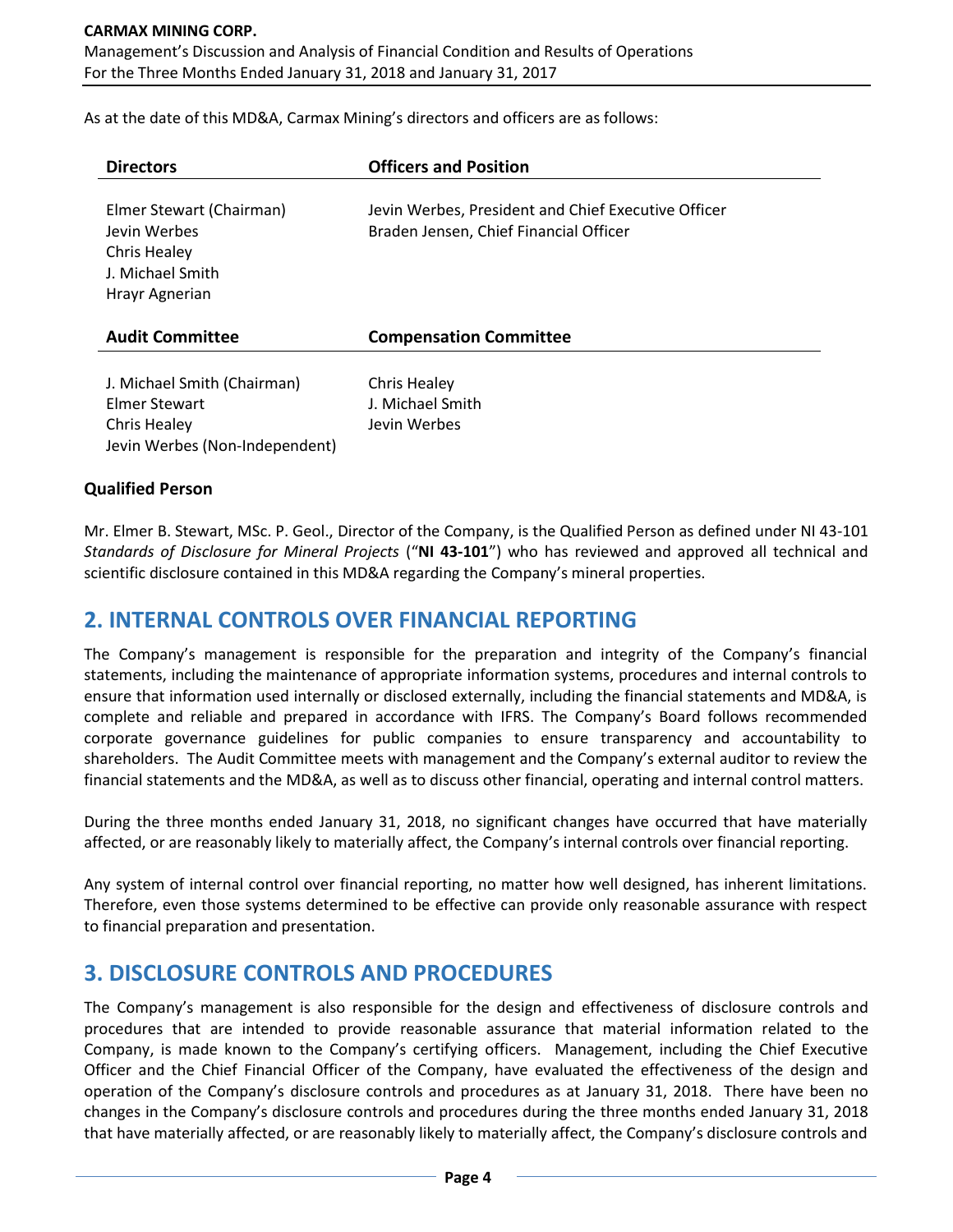procedures. Based on this evaluation, management has concluded that the Company's disclosure controls and procedures were effective as at January 31, 2018.

# **4. FORWARD-LOOKING STATEMENTS**

Certain statements contained in this MD&A constitute "*forward-looking statements*" within the meaning of Canadian securities legislation. These forward-looking statements are made as of the date of this MD&A and the Company does not undertake to update any forward-looking statement that may be made from time to time by the Company or on its behalf, except in accordance with applicable laws.

Forward-looking statements relate to future events or future performance and reflect management's expectations or beliefs regarding future events and include, but are not limited to, statements with respect to the estimation of mineral reserves and resources, the realization of mineral resource and mineral reserve estimates, the timing and amount of estimated future production, costs of production, capital expenditures, success of mining operations, environmental risks, unanticipated reclamation expenses, title disputes or claims and limitations on insurance coverage. **Readers are cautioned that mineral resources that are not mineral reserves do not have demonstrated economic viability.**

Except for statements of historical fact relating to the Company, certain information contained herein constitutes forward-looking statements. The words "may", "will", "continue", "could", "should", "would", "suspect", "outlook", "believes", "plan", "anticipates", "estimate", "expects", "intends" and words and expressions of similar import are intended to identify forward-looking statements.

Forward-looking statements include, without limitation, information concerning possible or assumed future results of the Company's operations. These statements are not historical facts and only represent the Company's current beliefs as well as assumptions made by and information currently available to the Company concerning anticipated financial performance, business prospects, strategies, regulatory developments, development plans, exploration and development activities and commitments and future opportunities. Although management considers those assumptions to be reasonable based on information currently available to them, they may prove to be incorrect.

These statements are not guarantees of future performance and involve assumptions and risks and uncertainties that are difficult to predict. Therefore, actual results may differ materially from what is expressed, implied or forecasted in such forward-looking statements.

By their very nature, forward looking statements involve a number of known and unknown risks, uncertainties and other factors which may cause the actual results, performance, or achievements of the Company to be materially different from any future results, performance, or achievements expressed or implied by such forward-looking statements. Readers are cautioned not to place undue reliance on these forward-looking statements, and readers are advised to consider such forward-looking statements in light of the risk factors set forth below and as further detailed in the "*Risks and Uncertainties*" section of this MD&A.

These risk factors include, but are not limited to, fluctuation in metal prices which are affected by numerous factors such as global supply and demand, inflation or deflation, global political and economic conditions; the Company's need for access to additional capital to explore and develop its projects; the risks inherent in the exploration for and development of minerals including the risks of estimating the quantities and qualities of minerals, operating parameters and costs, receiving project permits and approvals, successful construction of mining and processing facilities, and uncertainty of ultimate profitability of mining operations; risks of litigation and other risks. The Company cautions that the foregoing list of factors that may affect future results is not exhaustive. When relying on any forward-looking statements in this MD&A to make decisions with respect to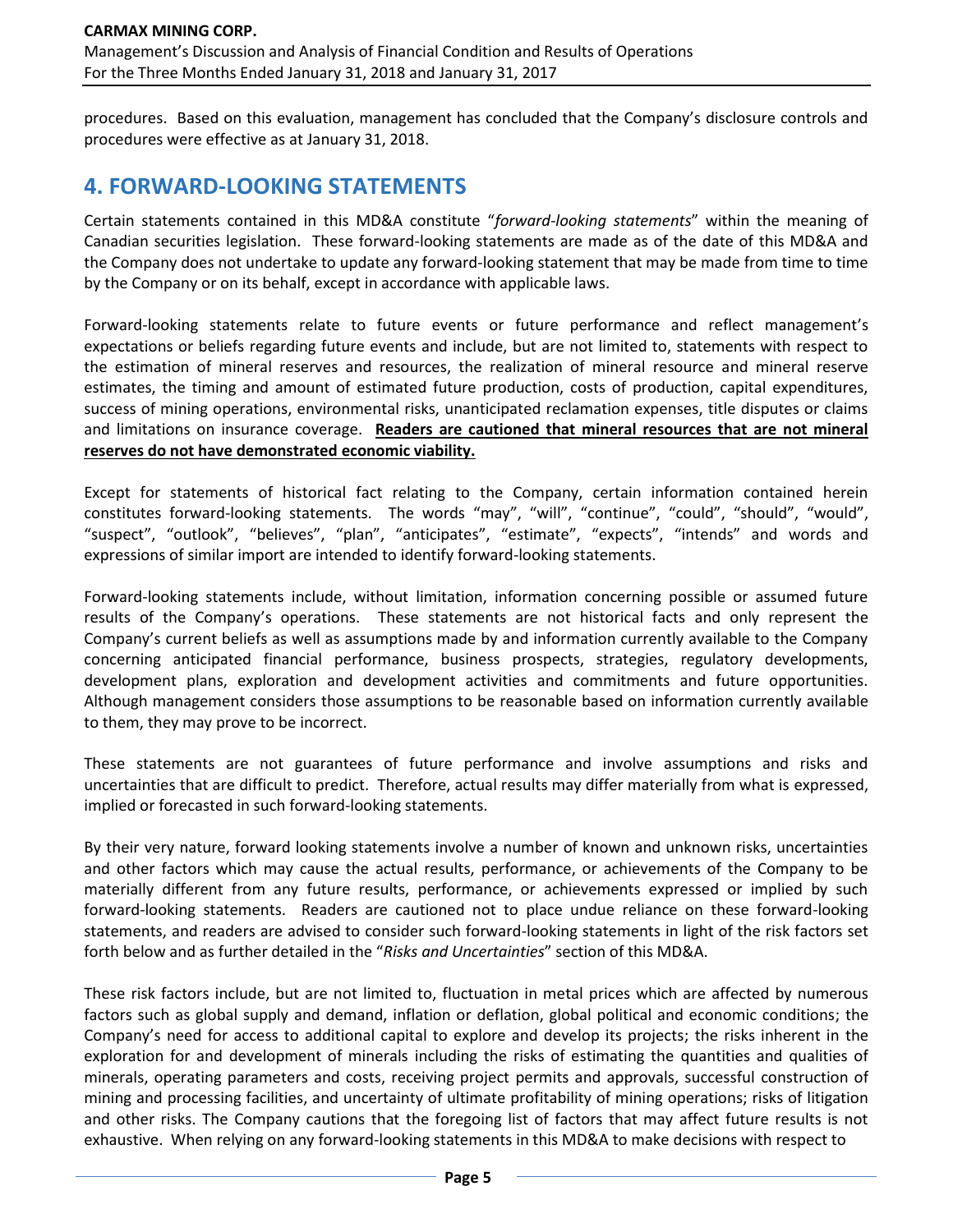the Company, investors and others should carefully consider the risk factors set out in this MD&A and other uncertainties and potential events.

# **5. THREE MONTHS ENDED JANUARY 31, 2018 HIGHLIGHTS AND SIGNIFICANT EVENTS**

• On November 17, 2017, the Company consolidated its share capital on the basis of one post consolidated common share for every two pre-consolidated common shares. All common share and per common share amounts, including options and warrants, in these financial statements have been adjusted to give retroactive effect to the share consolidation.

*Subsequent to the Period End:*

- On February 12, 2018, the Company provided the results of the compilation of historical and current exploration data for its Eaglehead porphyry copper project. The compilation showed that in addition to the multiple zones of porphyry style mineralization located to date, two previously unexplored large exploration targets were defined and that the mineralization has a similar age to other large porphyry copper deposits in British Columbia. The compilation concluded that based on the geophysical signature, several the zones of mineralization could be connected and that a significantly larger portion of the Eaglehead intrusion has the potential to host increased porphyry copper style mineralization than previously thought.
- On March 1, 2018, the Company's Corporate Secretary, resigned to pursue other opportunities.
- On March 22, 2018, Carmax announced their intention of making a non-brokered private placement of up to 18,750,000 units at a price of \$0.08 per unit for gross proceeds of \$1,500,000. Each unit consists of one share and one share purchase warrant which allows the holder to purchase one additional share of the Carmax's capital stock at a price of \$0.12 per share for each warrant held with the warrants expiring two years from the date of the closing of the private placement.

The warrants will have an early acceleration provision wherein the warrants will become callable on 21 days' notice in the event the Company's shares trade at a price of \$0.25 per share or greater for a 30 day trading period after the four month hold period expires on the securities sold pursuant to the placement.

A finder's fee of cash commissions of up to 6% of the gross proceeds raised may be paid to eligible finders.

# **6. PROPERTY SUMMARY**

### **Eaglehead Property**

The Eaglehead copper-molybdenum-gold property covers 13,540 Ha. located in the Liard Mining District in northern British Columbia, approximately 40 kilometers east of Dease Lake.

In 2012, Roscoe Postle Associates Inc. ("**RPA**") prepared a National Instrument 43-101 ("**NI 43-101**") Technical Report on the Eaglehead property which included a Mineral Resources estimate on the East and Bornite zones located within the property. The Technical Report prepared by B. McDonough, P. Geo. and D. Rennie, P. Eng. as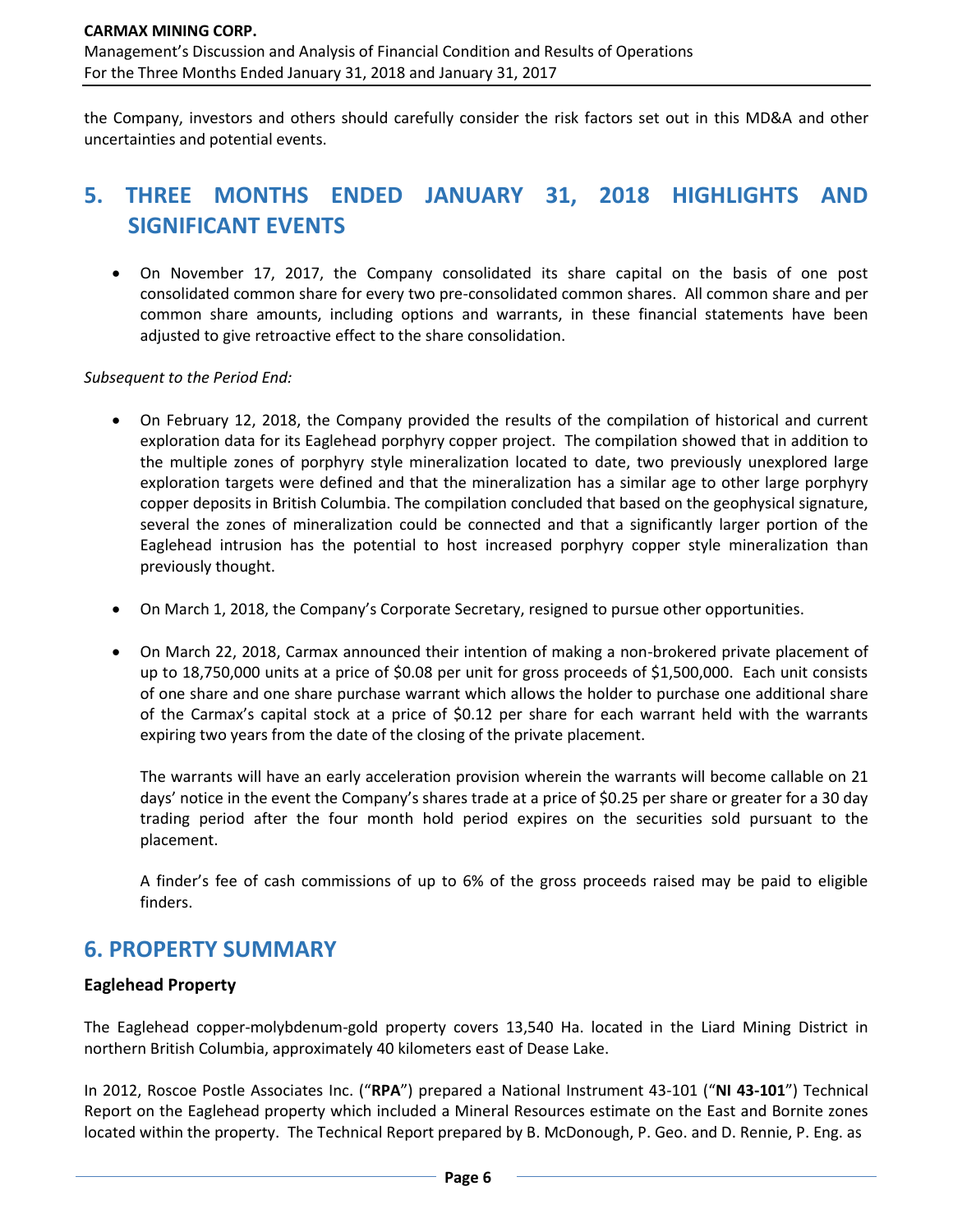Qualified Persons was filed on SEDAR on June 29, 2012 (see news release dated July 4, 2012). The Inferred Mineral Resource estimate totals 102.5 million tonnes at an average grade of 0.29% Cu, 0.010% Mo, and 0.08 g/t Au. The resources were estimated at a cut-off grade of 0.16% copper equivalent ("**CuEq**").

**The reader is cautioned that a significant amount of work has been completed on the Eaglehead project since the date of the Technical Report including geophysical surveys, metallurgical studies and re-logging and resampling and sampling of a significant number of historical drill holes. Several the input parameters used in the Technical Report have changed. The resource estimation and conclusions of the Technical Report may not be realized.** 

No exploration was performed on the Eaglehead project during the 2017 fiscal year due to the timing of the court's decision on the judicial review (see news release dated August 24, 2017). The receipt of the court's decision and subsequent 30 day Appeal period expired on August 17, 2017 at which time, Carmax's ownership of the property was confirmed.

During the latter portion of 2017, Carmax compiled the historical and current exploration results for the Eaglehead project. The highlights of the compilation are:

- The Eaglehead project covers an intrusion related calc-alkalic polymetallic porphyry copper system hosted in the early Jurassic age Eaglehead intrusion,
- The age of the mineralization has been dated at 194.2 +/- 0.9 Ma. (Re-Os determination on molybdenite), and is of similar age as the porphyry copper mineralization in the Highland Valley district,
- A mineralized corridor that is approximately 1.5 kms wide by 8.0 kms long has been recognized within the property,
- Six large zones of porphyry copper mineralization are located within the mineralized corridor. Four zones contain minor concentrations of molybdenum-gold-silver. The mineralization in these four zones is open in three directions,
- Four zones of porphyry mineralization are located within an open ended positive chargeability anomaly (+ 10 millirad) that is 6,000m long and averages 900m wide. A large portion of this chargeability anomaly has not been drill tested,
- The zones of porphyry copper mineralization are characterized by widespread moderate to intense potassic (principally K-feldspar), pervasive phyllic (sericitic) and late stage propylitic alteration,
- The mineralized zones are characterized by multiple phases (four) of chalcopyrite, bornite and molybdenite hosted in quartz veins, quartz stockworks, fractures and in higher grade hydrothermal breccia.

The compilation work identified two large unexplored exploration targets located inside the Eaglehead intrusion. The first target is s series of semi-continuous copper +/- molybdenum in soil geochemical anomalies that cover a strike length of approximately 9,000m. A threshold of 80 parts per million (ppm) copper and 2 ppm molybdenum were used to define the anomalies. Copper values within these anomalies range from 80 to 4,000 ppm and molybdenum values range from 2 to 122 ppm. A positive (+10 millirad) chargeability anomaly coincides with a number of these soil anomalies.

The second target is a 3,000m by 2,000m area that contains numerous mineralized outcrops and sub-crop with copper concentration ranging from 0.01% up to 6.90% copper. This area is located north of the Camp and Pass zones of porphyry copper mineralization and covers several of the above mentioned copper-molybdenum in soil geochemical anomalies.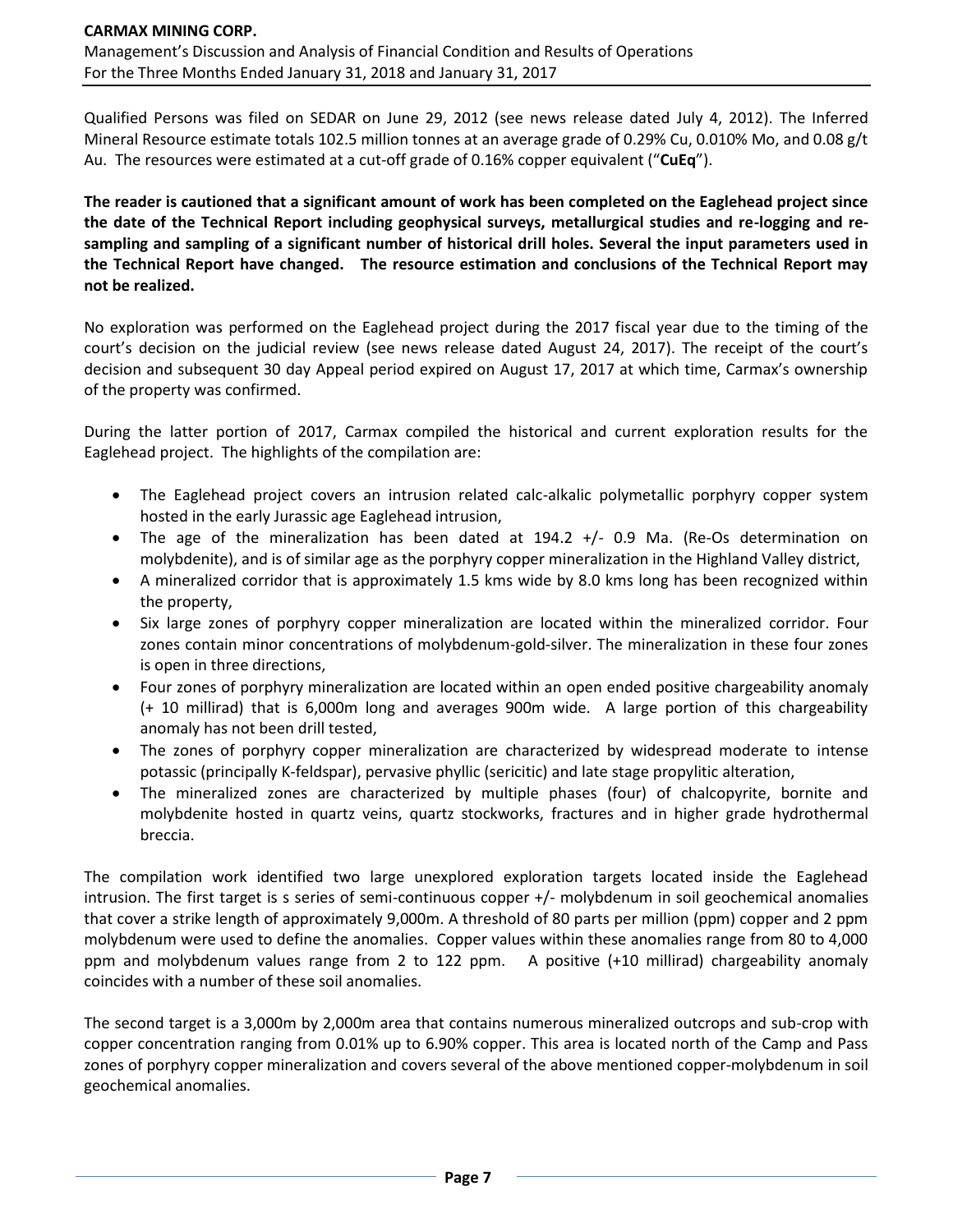For the three months ended January 31, 2018, Carmax incurred \$35,006 on its Eaglehead property primarily related to the compilation work, preparation of a Notice of Work ("**NOW**")and administration activities.

The NOW application is subject to review by several key stakeholders and is necessary to obtain the permits required to conduct an exploration program on the Eaglehead project in 2018. Tahltan Heritage Resource and Environmental Assessment Team ("**THREAT**"), a division of the Tahltan Nation Development Corporation, has reviewed the NOW and the NOW has been filed with the The Ministry of Energy and Mines for the Province of British Columbia. Carmax is currently preparing an exploration program and estimated costs thereof for the summer season. The timing of the proposed program is subject to weather conditions. Completion of the proposed program is conditional on timely receipt of the permits and subject to financing being available. Details of the proposed exploration program will be announced when finalized and approved by the Board, which is expected in April 2018.

# **7. SUMMARY OF QUARTERLY RESULTS**

The quarterly results are as follows:

|                                                            |                | January 31, 2018 October 31, 2017 | July 31, 2017  | April 30, 2017 |
|------------------------------------------------------------|----------------|-----------------------------------|----------------|----------------|
|                                                            | 3 Months Ended | 3 Months Ended                    | 3 Months Ended | 3 Months Ended |
| Loss before non-operating items and taxes                  | 77.007         | 103.611                           | 50.959         | 80,351         |
| Net loss                                                   | 76.623         | 103.599                           | 50,716         | 99.202         |
| Net Loss per common share, basic and diluted               | 0.00           | 0.00                              | 0.00           | 0.00           |
| Comprehensive loss                                         | 76.623         | 85.099                            | 50,716         | 99.202         |
| Net Comprehensive loss per common share, basic and diluted | 0.00           | 0.00                              | 0.00           | 0.00           |

|                                                            | January 31, 2017 | October 31, 2016 |        | July 31, 2016  | April 30, 2016 |
|------------------------------------------------------------|------------------|------------------|--------|----------------|----------------|
|                                                            | 3 Months Ended   | 3 Months Ended   |        | 3 Months Ended | 3 Months Ended |
| Loss before non-operating items and taxes                  | 35,285           |                  | 59,735 | $66,355$ \$    | 118,648        |
| Net loss                                                   | 34,469           |                  | 54,833 | 64.901         | 118,095        |
| Net Loss per common share, basic and diluted               | 0.00             |                  | 0.00   | 0.00           | 0.00           |
| Comprehensive loss                                         | 34,469           |                  | 51,333 | 64.901         | 118,095        |
| Net Comprehensive loss per common share, basic and diluted | 0.00             |                  | 0.00   | 0.00           | 0.00           |

The Company's quarterly operating expenses decreased by \$26,604 in Q1 2018 compared to Q4 2017 due primarily to a decrease in professional and directors' fees, as a result of year end accruals.

# **8. DISCUSSION OF OPERATIONS**

### **Three months ended January 31, 2018 Compared to Three months ended January 31, 2017**

For the three months ended January 31, 2018, the Company recorded a comprehensive loss of \$76,623 or \$0.00 per share compared to a comprehensive loss of \$34,469 or \$0.00 per share in the comparable three months ended October 31, 2017. The increase in comprehensive loss of \$41,722 is due to an increase in consulting fees and shareholder communications costs.

|                   | <b>Three Months Ended</b> | Three Months Ended | <b>Discussion</b>                                                              |
|-------------------|---------------------------|--------------------|--------------------------------------------------------------------------------|
|                   | <b>January 31, 2018</b>   | October 31, 2017   |                                                                                |
| <b>Accretion</b>  | \$23                      | \$23               | Accretion was unchanged.                                                       |
| <b>Consulting</b> | \$52,750                  | \$19,250           | Consulting increased by \$33,500 due to<br>some of the consultants costs being |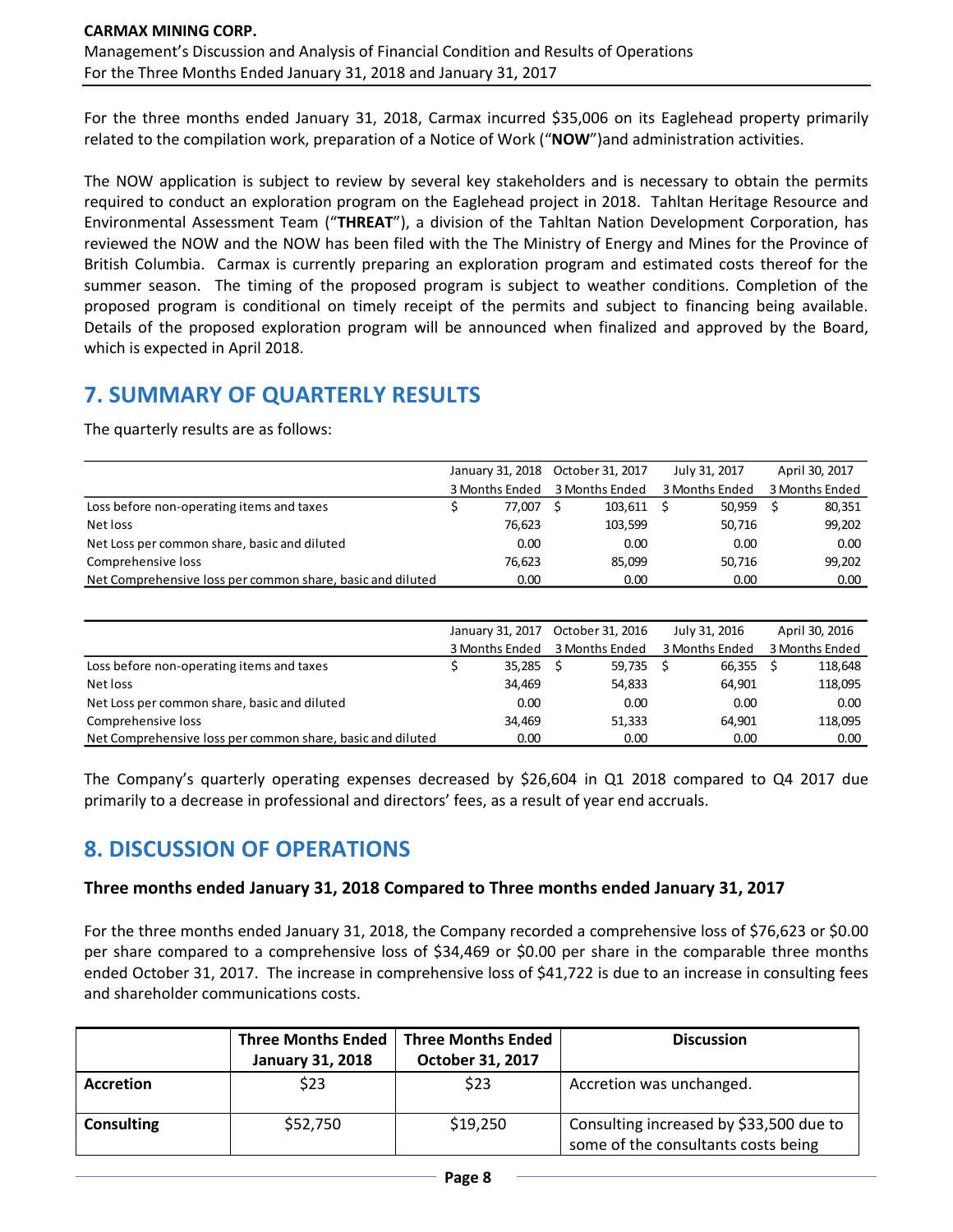Management's Discussion and Analysis of Financial Condition and Results of Operations For the Three Months Ended January 31, 2018 and January 31, 2017

|                                                     | <b>Three Months Ended</b> | <b>Three Months Ended</b> | <b>Discussion</b>                                                                                                                                                                                                |
|-----------------------------------------------------|---------------------------|---------------------------|------------------------------------------------------------------------------------------------------------------------------------------------------------------------------------------------------------------|
|                                                     | <b>January 31, 2018</b>   | October 31, 2017          |                                                                                                                                                                                                                  |
|                                                     |                           |                           | capitalized against the Eaglehead<br>project in the three month ended<br>January 31, 2017. For the three months<br>ended January 31, 2018, all of the<br>consulting fees were expensed.                          |
|                                                     |                           |                           |                                                                                                                                                                                                                  |
| <b>Director Fees</b>                                | \$3,000                   | \$3,500                   | Directors fees remained relatively<br>unchanged.                                                                                                                                                                 |
| <b>Office</b>                                       | \$1,760                   | \$2,749                   | Office expenses decreased compared to<br>the prior comparable period due to a<br>lack of activity and the Company<br>conserving cash.                                                                            |
| <b>Professional Fees</b>                            | \$3,828                   | \$1,767                   | Professional fees, specifically legal fees,<br>increased slightly due to the share<br>consolidation that took place in<br>November 2017.                                                                         |
| <b>Promotion and</b><br><b>Entertainment</b>        | \$1,092                   | \$1,685                   | Promotion and entertainment<br>decreased compared to the prior<br>comparable period due to a lack of<br>activity and the Company conserving<br>cash.                                                             |
| Rent                                                | \$5,250                   | \$3,750                   | Rent increased due to an increase of<br>\$500 per month in rent, commencing<br>July 1, 2017.                                                                                                                     |
| Shareholder<br><b>Communications</b>                | \$8,050                   | \$1,315                   | Shareholder communications costs<br>increased this period due the share<br>consolidation in November 2017.                                                                                                       |
| <b>Transfer Agent and</b><br><b>Regulatory Fees</b> | \$2,254                   | \$Nil                     | Transfer agent and regulatory fees<br>increased due to the annual SEDAR<br>filing fee being paid in the three months<br>ended January 31, 2018, compared to it<br>being paid in March 2017 in the prior<br>year. |
| <b>Travel</b>                                       | \$Nil                     | \$1,246                   | Travel decreased compared to the prior<br>comparable period due to a lack of<br>activity and the Company conserving<br>cash.                                                                                     |
| <b>Non-Operating Items</b>                          |                           |                           |                                                                                                                                                                                                                  |
| <b>Interest Income</b>                              | ( \$384)                  | ( \$816)                  | Interest income decreased due to a<br>lower GIC balance during the three<br>months ended January 31, 2018<br>compared to the previous period.                                                                    |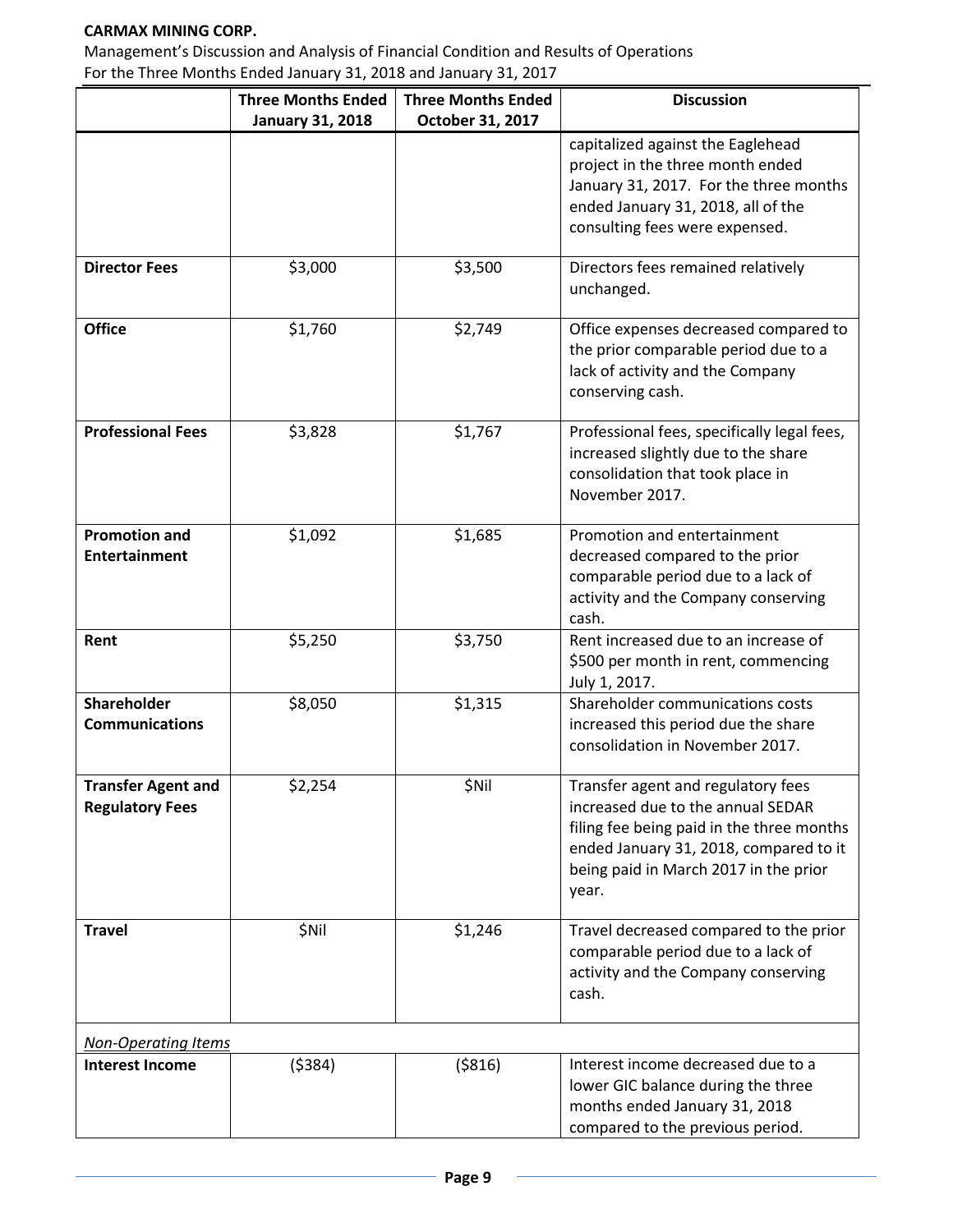# **9. LIQUIDITY AND CAPITAL RESOURCES**

### **Liquidity**

As an exploration company, Carmax has no regular cash in-flow from operations, and the level of operations is principally a function of availability of capital resources. To date, the principal source of funding has been equity financing.

As at January 31, 2018, the Company had a cash balance of \$15,352 (October 31, 2017 - \$72,048). For the foreseeable future, the Company will continue to seek capital through the issuance of equity, strategic alliances or joint ventures, and debt.

Major expenditures are required to establish mineral reserves, to develop metallurgical processes and to construct mining and processing facilities at a particular site. The recoverability of valuations assigned to exploration and development mineral properties are dependent upon the discovery of economically recoverable reserves, the ability to obtain necessary financing to complete exploration, development and future profitable production or proceeds from disposition of mineral assets.

Management reviews the carrying value of the Company's interest in each property and where necessary, exploration and evaluation mineral properties are written down to their estimated recoverable amount or written off.

Although management has made its best estimate of these factors, it is reasonably possible that certain events could adversely affect management's estimates of recoverable amounts and the need for, as well as the amount of, provision for impairment in the carrying value of exploration properties and related assets.

Many factors influence the Company's ability to raise funds, and there is no assurance that the Company will be successful in obtaining adequate financing and at favorable terms for these or other purposes including general working capital purposes. Carmax's audited annual financial statements have been prepared on a going concern basis, which contemplates the realization of assets and settlement of liabilities in the normal course of business for the foreseeable future. Realization values may be substantially different from carrying values, as shown, and these financial statements do not give effect to the adjustment that would be necessary to the carrying values and classifications of assets and liabilities should Carmax be unable to continue as a going concern.

### **Working Capital**

As at January 31, 2018, Carmax had a negative working capital of \$179,773 (October 31, 2017 – \$68,073). The working capital decreased in January 31, 2018 compared to October 31, 2017 because of operating costs being greater than the money that was raised during the previous fiscal year end. The Company has managed its working capital by controlling its spending on its properties and operations. Due to the planned exploration of the Eaglehead project in fiscal 2018, Carmax intends to continue to incur expenditures without revenues, and accumulate operating losses. Therefore, the Company's continuance as a going concern is dependent upon its ability to obtain adequate financing to fund future exploration and development. It is not possible to predict whether future financing efforts will be successful or whether financing on favorable terms will be available.

Carmax has no long-term debt and no long-term liabilities, other than its decommissioning provision of \$36,146 (October 31, 2017 - \$36,123), a promissory note owing to Copper Fox in the amount of \$102,010 (October 31, 2017 - \$102,100) as well as an unsecured loan owing to Copper Fox in the amount of \$25,000 (October 31, 2017 - \$25,000). The Company has no capital lease obligations, operating or any other long term obligations, other than its monthly office rent of \$1,750.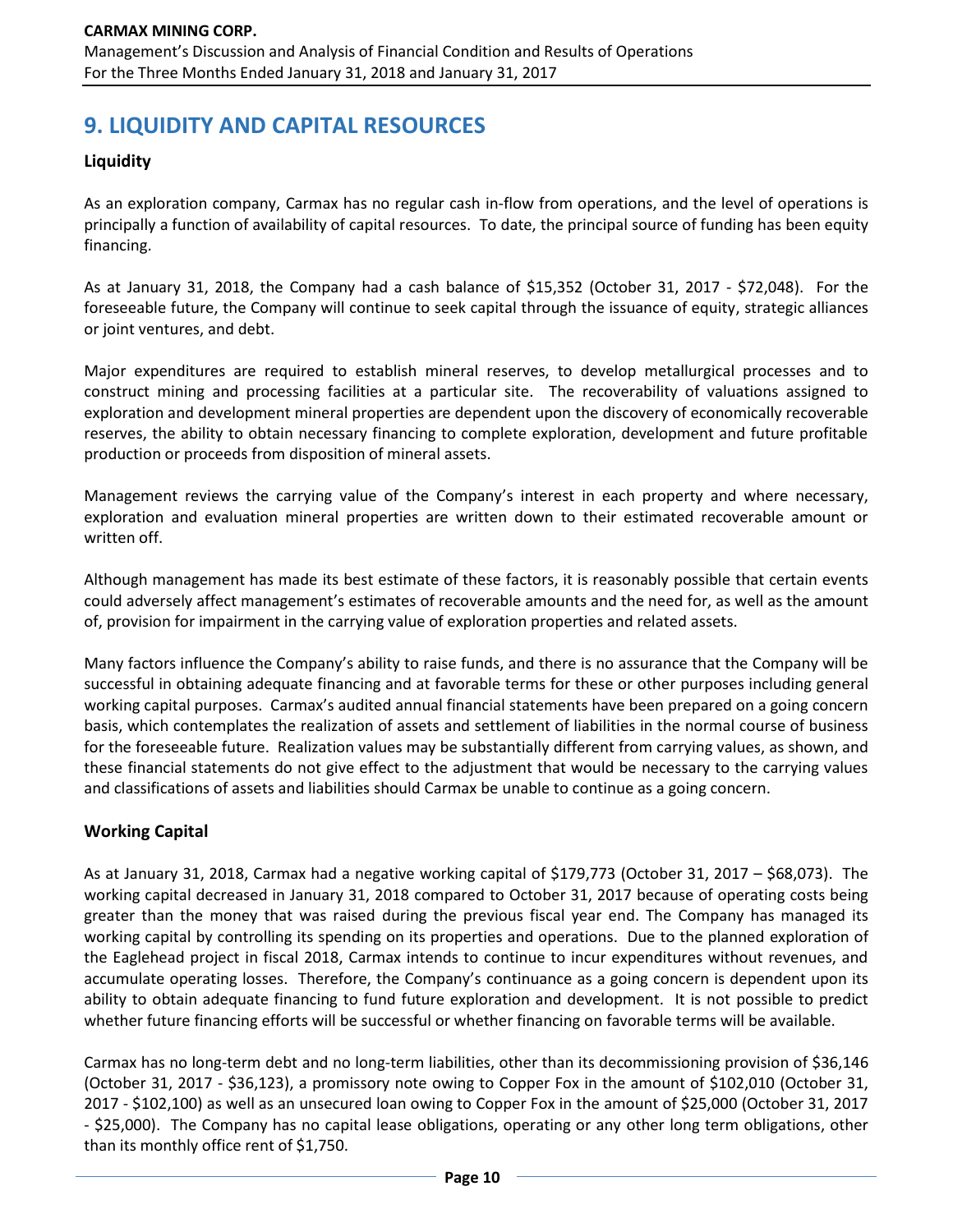### **Cash Flow Highlights**

|                                            | <b>Three Months Ended</b> | <b>Three Months Ended</b> |
|--------------------------------------------|---------------------------|---------------------------|
|                                            | <b>January 31, 2018</b>   | January 31, 2017          |
| Cash Used in Operating Activities          | (55,039)                  | (19, 923)                 |
| Cash Used in Investing Activities          | (1,993)                   | (85, 874)                 |
| Cash Provided by Financing Activities      | $\overline{\phantom{0}}$  |                           |
| Increase (Decrease) in Cash for the Period | (57, 032)                 | (105, 797)                |
| Cash, Beginning of Year                    | 72,384                    | 130,730                   |
| <b>Cash, End of Period</b>                 | 15,352                    | 24,933                    |

### **Capital Risk Management**

Carmax Mining's capital structure consists of common shares, stock options and warrants. The Company manages its capital structure and makes adjustments to it, based on available funds, in order to support the acquisition and exploration of mineral properties. The Board does not establish quantitative returns on capital criteria for management.

The properties in which Carmax currently has an interest are in the exploration stage. As such, the Company is dependent on external financing to fund its activities. In order to carry out and pay for planned exploration and development along with operating administrative costs, the Company will fund such costs out of anticipated future working capital predicated upon additional amounts being raised.

Management reviews its capital management approach on an ongoing basis and believes that this approach, given the relative size of the Company, is reasonable. There were no changes in the Company's approach to capital management during the three months ended January 31, 2018. The Company's invests its surplus cash in highly liquid short-term interest-bearing investments with maturities of six months or less from the original date of acquisition, all held with major Canadian financial institutions.

# **10. TRANSACTIONS WITH RELATED PARTIES**

Key management personnel are the persons responsible for the planning, directing and controlling of the Company's activities, and include both executive and non-executive directors, as well as entities controlled by such persons. The Company considers all directors and officers of the Company to be key management personnel.

At January 31, 2018, included in accounts payable and accrued liabilities is \$800 (October 31, 2017 – \$400) owing to a company controlled by a director, \$18,000 (October 31, 2017 - \$15,000) owing to a director of the Company and \$79,247 (October 31, 2017 - \$72,108) owing to Copper Fox.

For the three month period ended January 31, 2018, \$Nil (January 31, 2017 - \$2,500) was paid in rent to a company controlled by an officer of Carmax. In addition, \$Nil (October 31, 2017 - \$12,000) was paid and capitalized to Eaglehead for services rendered by a company which is controlled by a director. These amounts payable are non-interest bearing, unsecured and have no specific terms of repayment.

As at January 31, 2018 and October 31, 2017, coupled with the three months ended January 31, 2018 and January 31, 2017, the Company incurred the following capitalizations and expenditures for key management personnel and the companies that are directly controlled by them.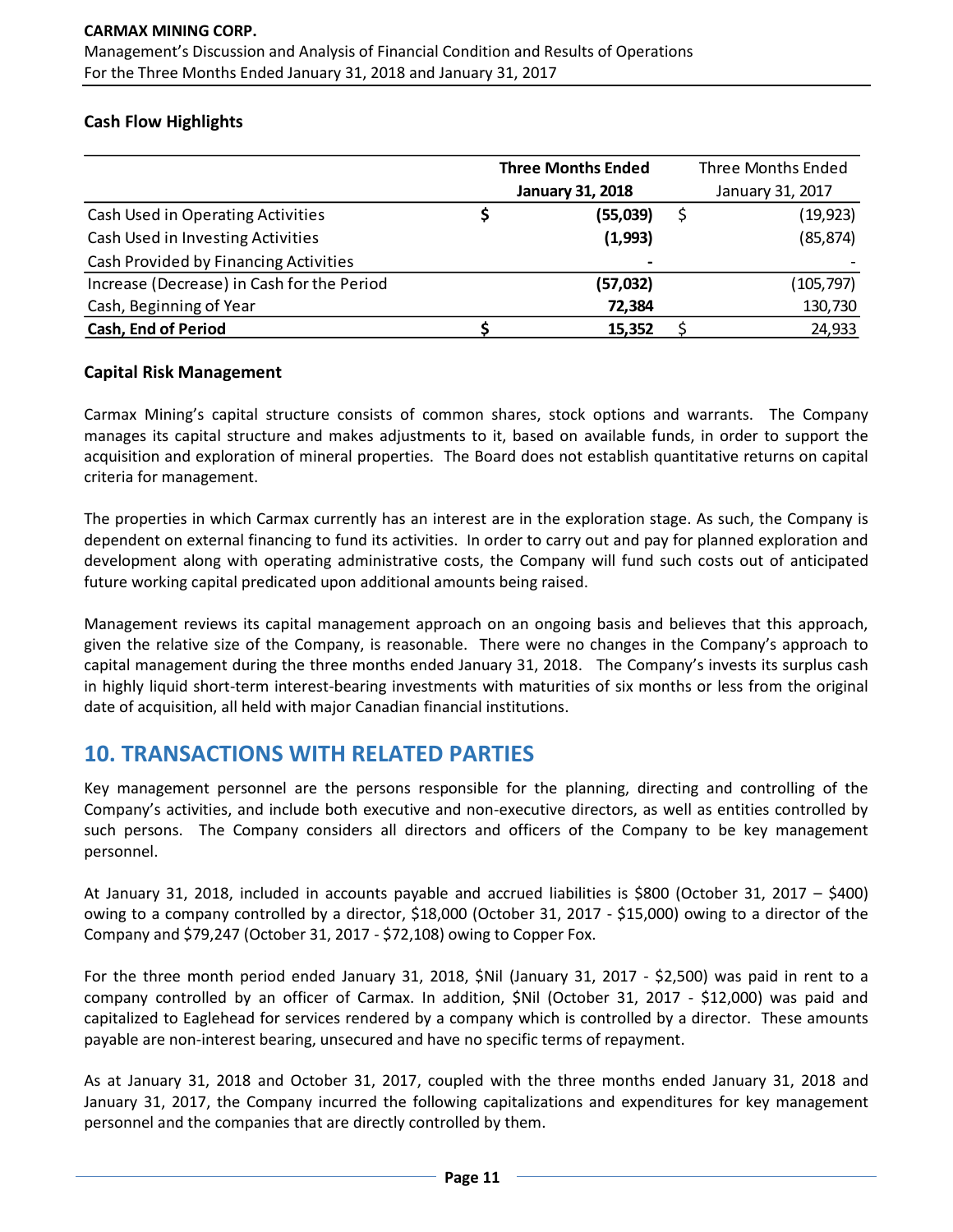Management's Discussion and Analysis of Financial Condition and Results of Operations For the Three Months Ended January 31, 2018 and January 31, 2017

|                                       | As at January 31, 2018    | As at October 31, 2017    |
|---------------------------------------|---------------------------|---------------------------|
| <b>Balance Sheet Items:</b>           |                           |                           |
| Exploration and evaluation assets     |                           | 12,000                    |
| <b>Total</b>                          |                           | 12,000                    |
|                                       |                           |                           |
|                                       | <b>Three Months Ended</b> | <b>Three Months Ended</b> |
|                                       | <b>January 31, 2018</b>   | January 31, 2017          |
| <b>Statement of Operations Items:</b> |                           |                           |
| Consulting                            | 38,500                    | 26,500                    |
| Director fees                         | 3,000                     | 3,500                     |
| Rent                                  |                           | 2,500                     |
| <b>Total</b>                          | 41,500                    | 32,500                    |

#### **Promissory Note**

On October 28, 2015 Carmax entered into a promissory note loan (the **"Loan"**) with Copper Fox, whereas Copper Fox agreed to lend Carmax up to \$400,000, in minimum increments of \$50,000, for working capital purposes, as needed. Carmax shall pay interest on the principle, from the disbursement date to the due date, November 30, 2019, at a rate of 1% per annum, compounded annually.

At any time during the term of the Loan, Copper Fox, at its sole discretion, can convert a portion or the entire loan outstanding, including unpaid interest, into free trading shares of Carmax at a price equal to the greater of \$0.10 or the trading price, subject to the prior approval of the exchange.

For accounting purposes, the promissory note is considered a liability since the conversion feature is not "fixed for fixed" and is therefore considered an embedded derivative. However, the embedded derivative liability has no value as the conversion price is set at the market price on the date of the conversion. Therefore, the full value of the promissory note is classified as a liability.

As at January 31, 2018, Copper Fox had loaned Carmax a total of \$102,010 (October 31, 2017 - \$102,010).

#### **Loan Payable**

During the year ended October 31, 2017, the Company received a \$25,000 working capital loan from Copper Fox. This loan does not accrue interest and there is no set re-payment date.

### **11. FINANCIAL INSTRUMENTS AND RELATED RISKS**

The Board, through the Audit Committee, is responsible for identifying the principal risks facing the Company and ensuring that risk management systems are implemented. The Company manages its exposure to financial risks, including credit risk, liquidity risk, interest rate risk, foreign exchange rate risk and commodity price risk in accordance with its risk management framework. The Board reviews the Company's policies periodically.

The following table sets forth the Company's financial assets and liabilities that are measured at fair value on a recurring basis by level within the fair value hierarchy. As at January 31, 2018, those financial assets and liabilities are classified in their entirety based on the level of input that is significant to the fair value measurement.

The Company's financial assets, measured at fair value, are categorized as follows: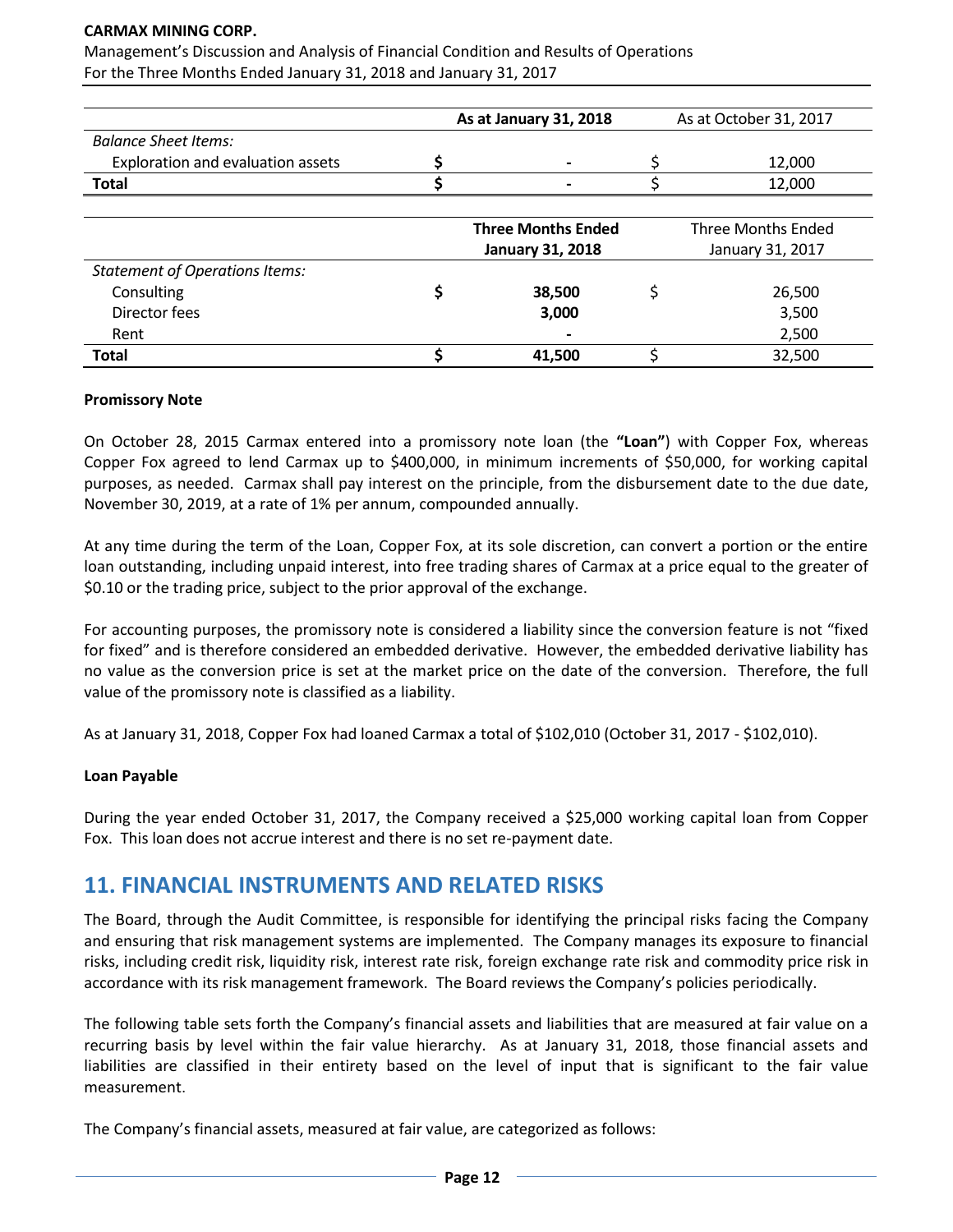Management's Discussion and Analysis of Financial Condition and Results of Operations For the Three Months Ended January 31, 2018 and January 31, 2017

|                          |       | As at January 31, 2018 |        |                  |        | As at October 31, 2017 |        |            |        |
|--------------------------|-------|------------------------|--------|------------------|--------|------------------------|--------|------------|--------|
|                          | Input | <b>Carrying</b>        |        | <b>Estimated</b> |        | Carrying               |        | Estimated  |        |
|                          | Level | <b>Amount</b>          |        | Fair value       |        | Amount                 |        | Fair Value |        |
| <b>Financial Assets:</b> |       |                        |        |                  |        |                        |        |            |        |
| Cash                     |       |                        | 15.352 |                  | 15.352 |                        | 72.048 |            | 72,048 |
| <b>Total</b>             |       |                        | 15,352 |                  | 15,352 |                        | 72,048 |            | 72,048 |

#### **Fair Value**

The estimated fair values, established by IFRS 7, of cash, short term investments and accounts payable approximate their respective carrying values due to the immediate or short period to maturity. The available for sale investments are carried at fair values based on the published or electronic market price quotation.

The Company utilizes a fair value hierarchy that prioritizes the inputs to valuation techniques used to measure fair value as follows:

*Level 1* - Unadjusted quoted prices at the measurement date for identical assets or liabilities in active markets;

*Level 2* - Inputs other than quoted prices that are observable for the asset or liability either directly (i.e., as prices) or indirectly (i.e., derived from prices); and

*Level 3* - Significant unobservable (no market data available) inputs which are supported by little or no market activity.

#### **Risk Management**

Risk management is carried out by the Company's management team with guidance from the Board of Directors. The Company's risk exposures and their impact on the Company's financial instruments are summarized below:

#### **a) Credit Risk**

The Company does not currently generate any revenues from sales to customers nor does it hold derivative type instruments that would require a counterparty to fulfill a contractual obligation. The Company does not have any asset-backed commercial instruments. Financial instruments that potentially subject the Company to concentrations of credit risks consist principally of cash and short term investments. To minimize the credit risk the Company places cash with the high credit quality financial institutions. The Company considers its exposure to credit risk to be insignificant.

#### **b) Liquidity Risk**

Liquidity risk is the risk that the Company cannot meet its financial obligations. The Company manages liquidity risk and requirements by maintaining sufficient cash balances and or through additional financings to ensure that there is sufficient capital in order to meet short term obligations. As at January 31, 2018, the Company has cash aggregating \$15,352 (October 31, 2017 - \$72,048) and current financial liabilities of \$201,190 (October 31, 2017 - \$143,851) which have contractual maturities of 30 days or less. The Company will require additional sources of equity, joint venture partnership or debt financing to fund ongoing operations and the exploration and development of its mineral properties.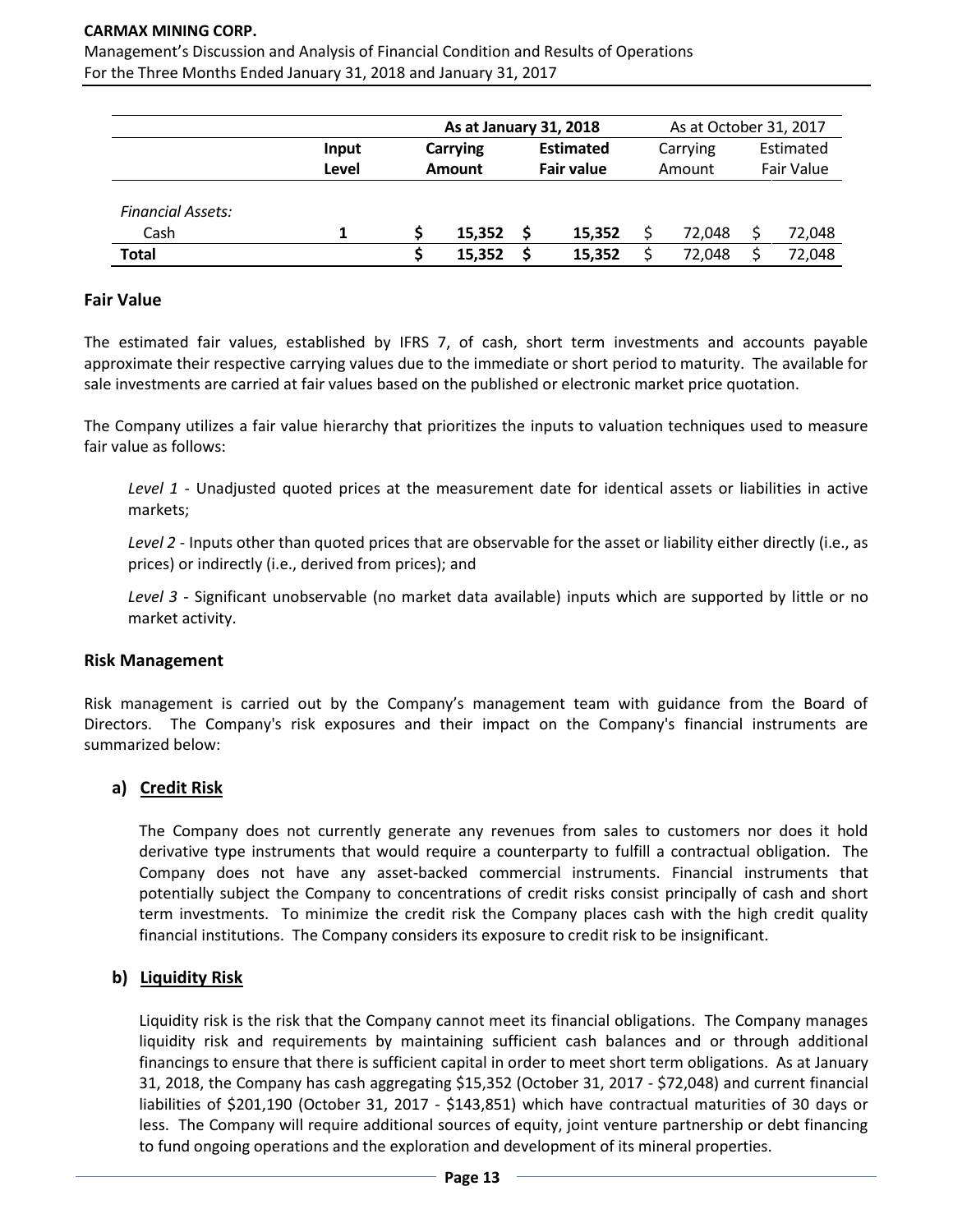In the event that the Company is not able to obtain adequate additional funding to continue as a going concern, material adjustments would be required to both the carrying value and classification of assets and liabilities on the statement of financial position. It is not possible to predict, due to many external factors including commodity prices and equity market conditions, as to whether future financing will be successful or available at all.

### **c) Market Risk**

#### *i) Interest Rate Risk*

The Company manages its interest rate risk by obtaining commercial deposit interest rates available in the market by the major Canadian financial institutions on its cash and investments.

#### *ii) Foreign Exchange Risk*

The Company's functional currency and the reporting currency is the Canadian dollar. Periodically the Company incurs charges on its operations for settlement in currencies other than its functional currency and any gain or loss arising on such transactions is recorded in operations for the year.

The Company does not participate in any hedging activities to mitigate any gains or losses which may arise because of exchange rate changes.

As at January 31, 2018, the Company held no financial assets or liabilities which were denominated in currencies other than the Canadian dollar.

#### *iii) Commodity Price Risk*

The Company is exposed to price risk with respect to commodity and equity prices. Equity price risk is defined as the potential adverse impact on the Company's earnings due to movements in individual equity prices or general movements in the level of the stock market. Commodity price risk is defined as the potential adverse impact on earnings and economic value due to commodity price movements and volatilities. To mitigate price risk, the Company closely monitors commodity prices of precious metals, individual equity movements, and the stock market to determine the appropriate course of action to be taken by the Company.

# **12. RISKS AND UNCERTAINTIES**

A discussion of the risks and uncertainties that Carmax faces can be found in the Company's audited annual financial statements for the year ended October 31, 2017 (available under Carmax Mining's SEDAR profile at [www.sedar.com\)](http://www.sedar.com/). Furthermore, additional risks and uncertainties not presently known to the Company or that the Company currently considers immaterial may also impair its business operations in the future.

# **13. PROPOSED TRANSACTIONS**

Carmax does not currently have any proposed transactions; however, the Company from time to time does review potential property acquisitions and divestitures, in addition to conducting further exploration work on its property. The Company releases appropriate public disclosure as it conducts exploration work on its existing property and if the Company makes an acquisition or divestiture.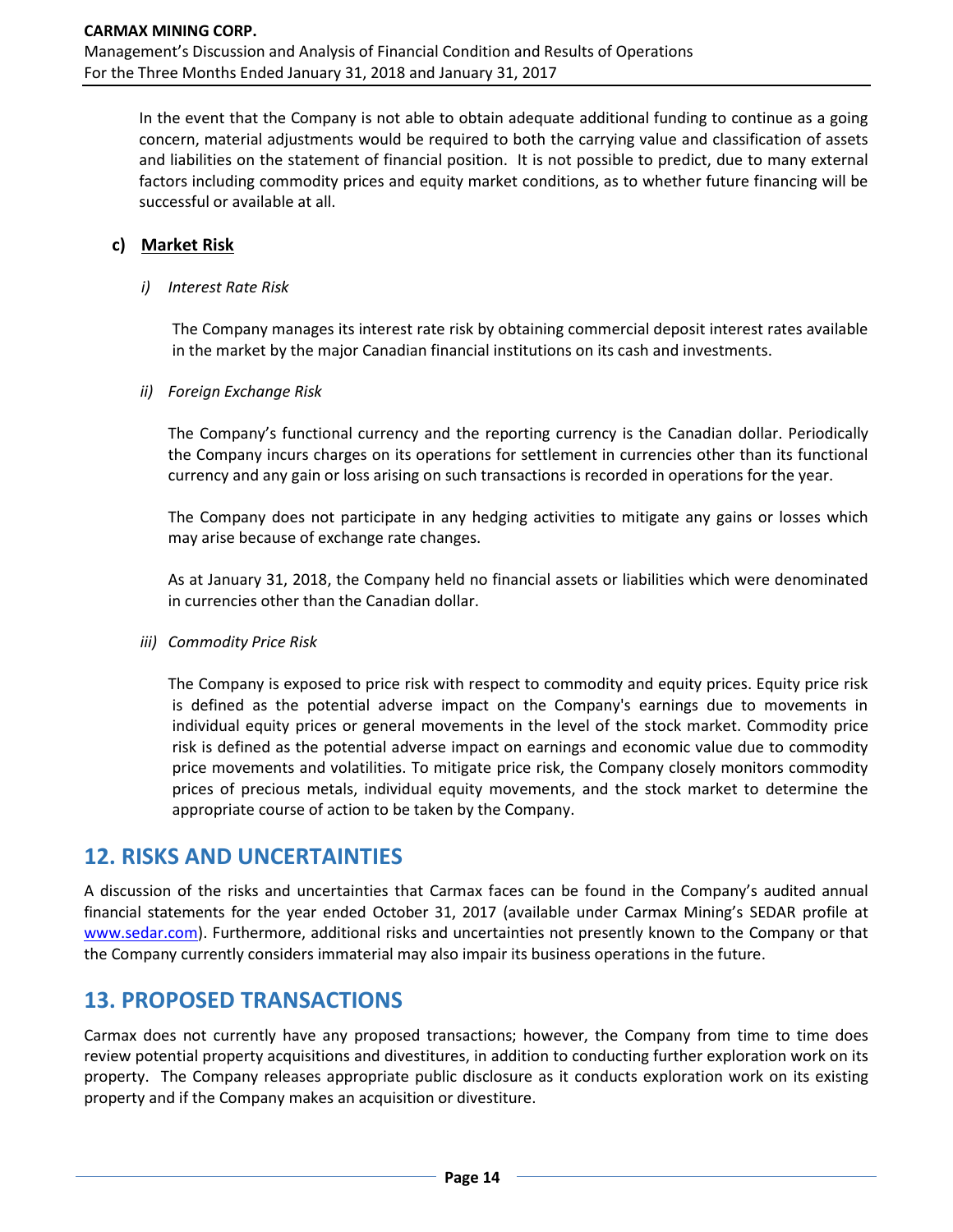# **14. DISCLOSURE OF OUTSTANDING SHARE DATA**

#### **Common Shares**

#### **a) Authorized**

An unlimited number of common shares without par value.

#### **b) Issued and Outstanding**

During the three months ended January 31, 2018, there were no shares issued by the Company.

During the year ended October 31, 2017, the Company incurred the following share issuance:

• On August 28, 2017, the Company issued 4,250,000 post-consolidation units at \$0.06 per unit, pursuant to a private placement, for gross proceeds of \$255,000. Each unit consists of one common share and one callable share purchase warrant. Each share purchase warrant is exercisable into one common share at \$0.10 until February 28, 2019.

Finders' fees of \$800, filing fees of \$1,275 and legal fees of \$8,781 were paid with respect to this financing.

• On November 17, 2017, the Company consolidated its share capital on the basis of one post consolidated common share for every two pre-consolidated common shares. All common share and per common share amounts, including options and warrants, in these financial statements have been adjusted to give retroactive effect to the share consolidation.

#### **c) Warrants**

A summary of changes in share purchase warrants as of the date of this MD&A and the year ended October 31, 2017 is presented below:

|                                   | As at           |              |                 |                  | Year Ended |          |  |
|-----------------------------------|-----------------|--------------|-----------------|------------------|------------|----------|--|
|                                   | March 28, 2018  |              |                 | October 31, 2017 |            |          |  |
|                                   | Weighted        |              |                 |                  | Weighted   |          |  |
|                                   | Number of       |              | Average         | Number of        |            | Average  |  |
|                                   | <b>Warrants</b> |              | <b>Exercise</b> | Warrants         |            | Exercise |  |
|                                   | Outstanding     | <b>Price</b> |                 | Outstanding      | Price      |          |  |
|                                   |                 |              |                 |                  |            |          |  |
| <b>Balance, Beginning of Year</b> | 4,250,000       | \$           | 0.10            | 8,090,225        | \$         | 0.166    |  |
| Expired                           | $\blacksquare$  |              | -               | (8,090,225)      |            | (0.166)  |  |
| Issued                            |                 |              |                 | 4,250,000        |            | 0.100    |  |
| <b>Balance, End of Year</b>       | 4,250,000       | S            | 0.10            | 4,250,000        | \$         | 0.100    |  |

As at March 28, 2018 share purchase warrants were outstanding for the purchase of common shares as follows: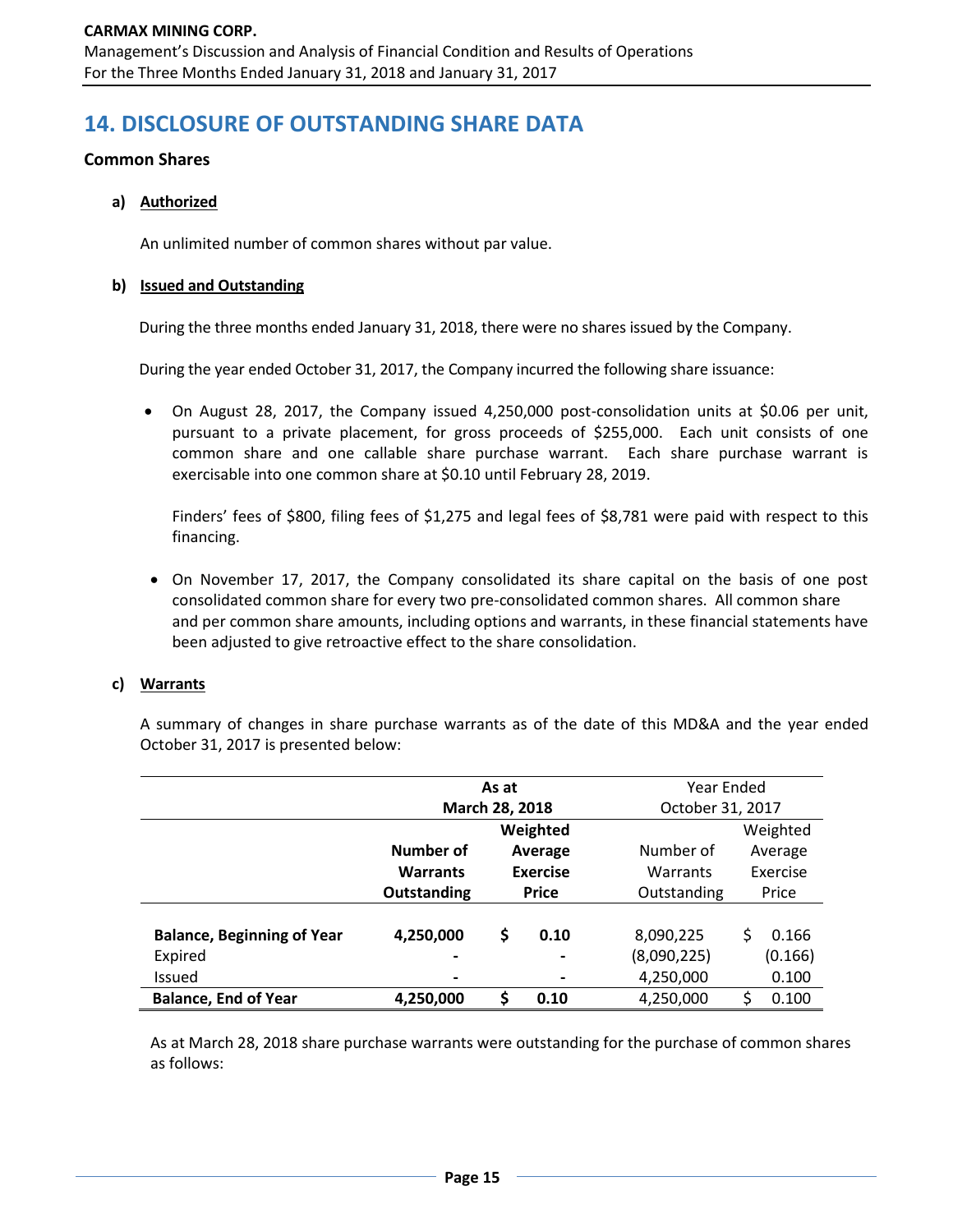Management's Discussion and Analysis of Financial Condition and Results of Operations For the Three Months Ended January 31, 2018 and January 31, 2017

| Number of<br><b>Warrants</b><br>Outstanding | Warrant<br><b>Exercise</b><br><b>Price</b> | <b>Warrants</b><br>Exercisable as at<br>March 28, 2018 | Warrant<br><b>Expiry</b><br>Date |
|---------------------------------------------|--------------------------------------------|--------------------------------------------------------|----------------------------------|
| 4,250,000                                   | 0.100                                      | 4,250,000                                              | February 28, 2019                |
| 4,250,000                                   | 0.100                                      | 4,250,000                                              |                                  |

As at March 28, 2018, the weighted average remaining contractual life of the share purchase warrants was 0.92 years (October 31, 2017 – 1.33 years) and the weighted average exercise price was \$0.10 (October 31, 2017 - \$0.10).

#### **d) Stock Options**

As at the date of this MD&A, the outstanding share options of the Company are as follows:

| Amount of     | <b>Price Per</b> |      | Amount      | <b>Expiry</b>    |
|---------------|------------------|------|-------------|------------------|
| <b>Shares</b> | <b>Share</b>     |      | Exercisable | Date             |
| 1,725,000     |                  | 0.14 | 1,725,000   | July 9, 2019     |
| 450,000       |                  | 0.10 | 450,000     | April 29, 2020   |
| 175,000       |                  | 0.10 | 175,000     | October 16, 2020 |
| 2,350,000     |                  | 0.13 | 2,350,000   |                  |

# **15. OFF-BALANCE SHEET ARRANGEMENTS**

During the three months ended January 31, 2018, the Company was not party to any off-balance-sheet arrangements that have, or are reasonably likely to have, a current or future effect on the results of operations, financial condition, revenues or expenses, liquidity, capital expenditures or capital resources of the Company.

# **16. CHANGES IN ACCOUNTING STANDARDS**

There were no changes in the Company's accounting policies during the three months ended January 31, 2018. New and revised accounting standards and interpretations issued but not yet adopted are described in Note 2, "*Basis of Presentation*", of the audited financial statements for the year ended October 31, 2017.

# **17. CRITICAL ACCOUNTING ESTIMATES**

The preparation of these financial statements in conformity with IFRS requires management to make judgements, estimates and assumptions which affect the reported amounts of assets and liabilities and the disclosure of contingent assets and liabilities at the date of the financial statements and revenues and expenses for the periods reported. The Company bases its estimates and assumptions on current and various other factors that it believes to be reasonable under the circumstances. Management believes the estimates are reasonable; however, actual results could differ from those estimates and could impact future results of operations and cash flows.

The areas which require management to make significant estimates and assumptions in determining carrying values include, but are not limited to: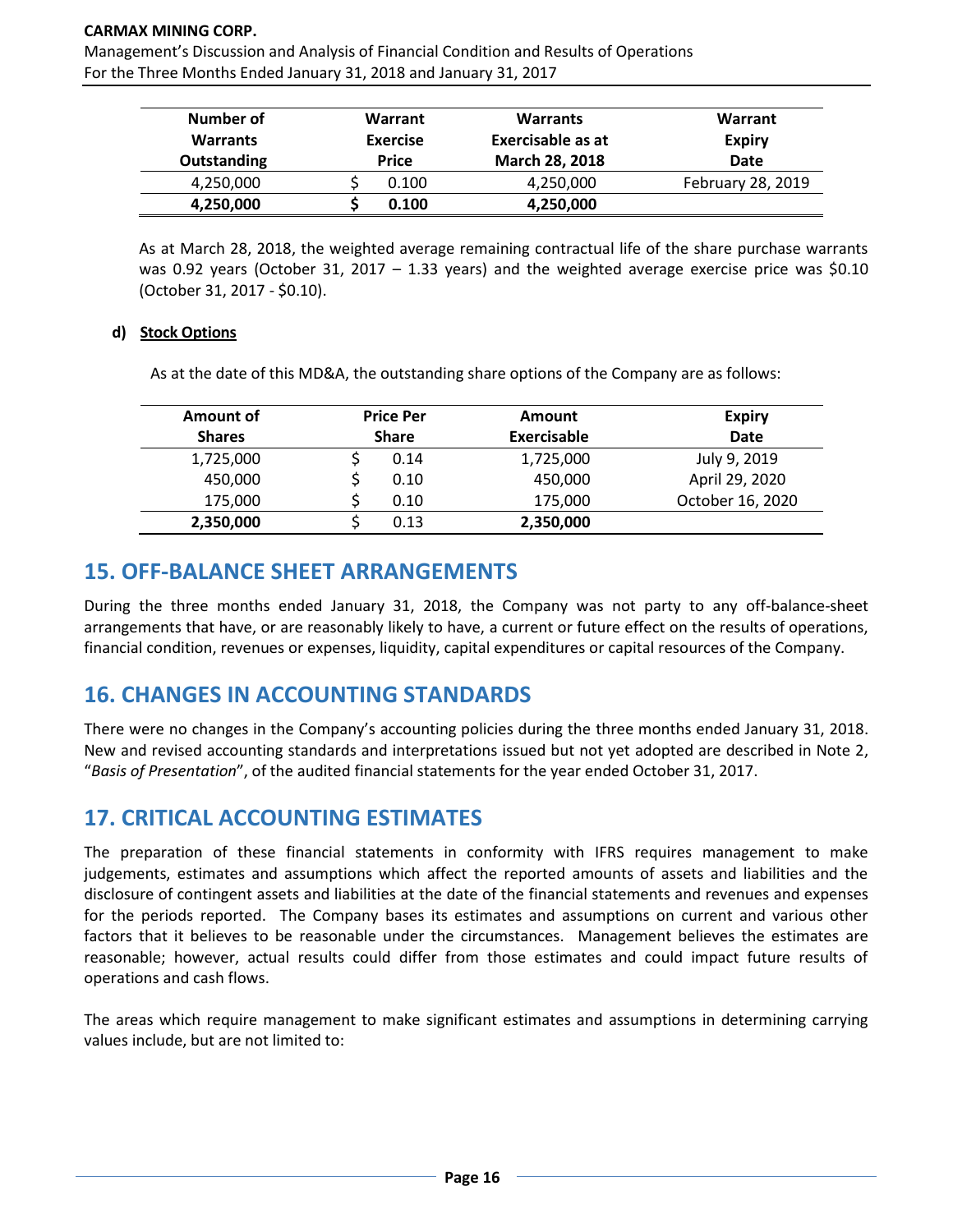#### **Exploration and Evaluation Expenditures**

The application of the Company's accounting policy for exploration and evaluation expenditure requires judgment in determining whether it is likely that future economic benefits will flow to the Company, which may be based on assumptions about future events or circumstances. Estimates and assumptions made may change if new information becomes available. If, after expenditure is capitalized, information becomes available suggesting that the recovery of expenditure is unlikely, the amount capitalized is impaired in the Statement of Operations and Comprehensive Loss during the period the new information becomes available.

#### **Depreciation**

Significant judgment is involved in the determination of useful life and residual values for the computation of depreciation and no assurance can be given that actual useful lives and residual values will not differ significantly from current assumptions.

#### **Impairment**

The carrying value of property and equipment is reviewed each reporting period to determine whether there is any indication of impairment. If the carrying amount of an asset exceeds its recoverable amount, the asset is impaired and an impairment loss is recognized in the statement of operations and comprehensive loss. The assessment of fair values, including those of the cash generating units (the smallest identifiable group of assets that generates cash inflows that are largely independent of the cash inflow from other assets or groups of assets) ("**CGUs**") for purposes of testing goodwill, require the use of estimates and assumptions for recoverable production, long-term commodity prices, discount rates, foreign exchange rates, future capital requirements and operating performance. Changes in any of the assumptions or estimates used in determining the fair value of goodwill or other assets could impact the impairment analysis.

#### **Site Closure and Decommissioning Provisions**

The Company assesses its mineral property's decommissioning provision at each reporting date or when new material information becomes available. Exploration, development and mining activities are subject to various laws and regulations governing the protection of the environment. In general, these laws and regulations are continually changing and the Company has made, and intends to make in the future, expenditures to comply with such laws and regulations. Accounting for decommissioning obligations requires management to make estimates of the future costs that the Company will incur to complete the reclamation work required to comply with existing laws and regulations at each location. Actual costs incurred may differ from those amounts estimated.

Also, future changes to environmental laws and regulations could increase the extent of reclamation and remediation work required to be performed by the Company. Increases in future costs could materially impact the amounts charged to operations for reclamation and remediation. The provision represents management's best estimate of the present value of the future decommissioning obligation. The actual future expenditures may differ from the amounts currently provided.

#### **Title to Mineral Properties**

Although the Company has taken steps to verify title to mineral properties in which it has an interest, these procedures do not guarantee the Company's title. Such properties may be subject to prior agreements or transfers and title may be affected by undetected defects.